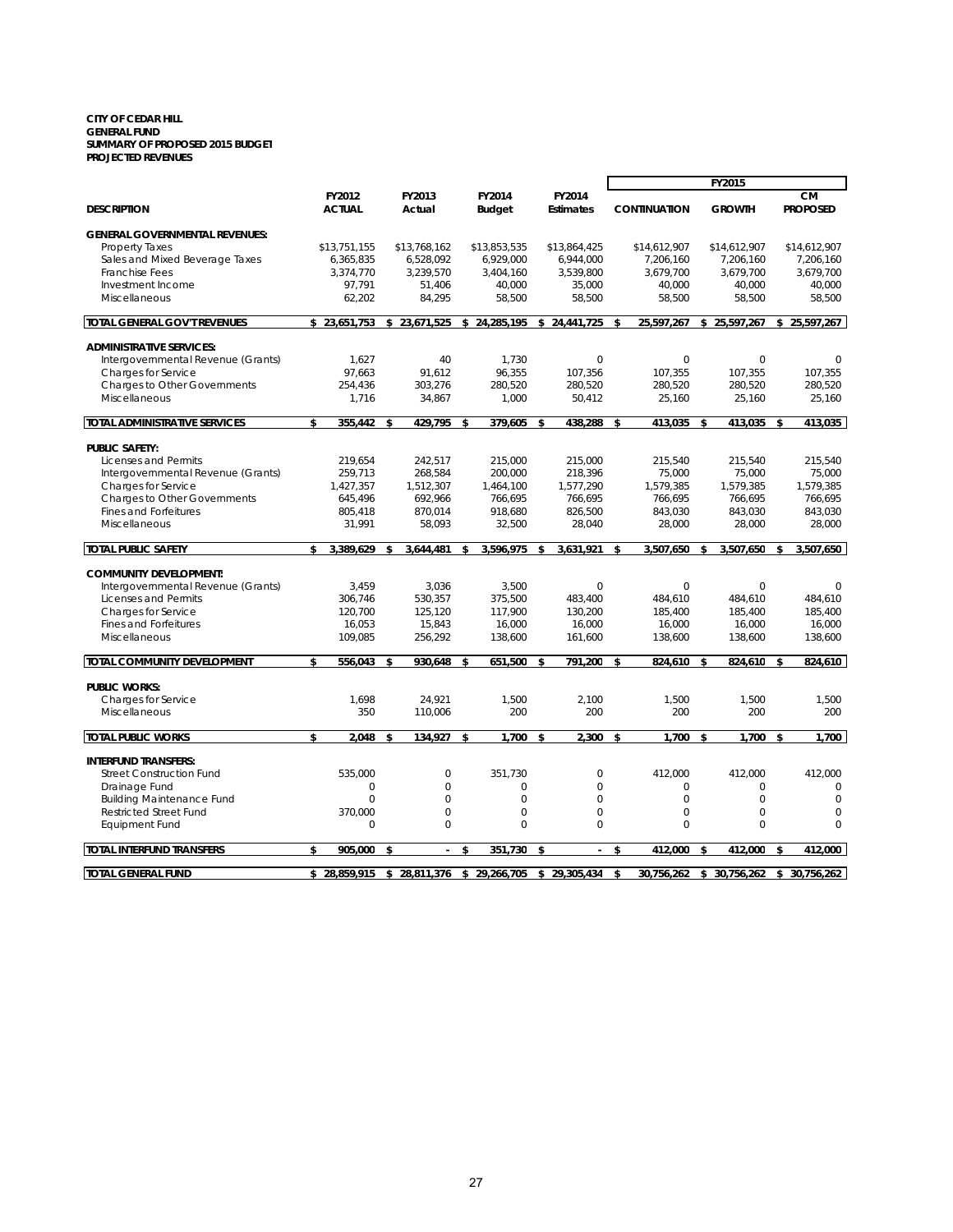### **CITY OF CEDAR HILL SALES TAXES 10-Year History**



| <b>YEAR</b> | <b>AMOUNT</b> | % INCREASE |
|-------------|---------------|------------|
| 06          | \$5,754,165   | 12.57%     |
| 07          | \$5,875,808   | 2.11%      |
| 08          | \$6,134,991   | 4.41%      |
| 09          | \$5,953,387   | $-2.96%$   |
| 10          | \$6,132,913   | 3.02%      |
| 11          | \$6,111,207   | $-0.35%$   |
| 12          | \$6,365,835   | 4.17%      |
| 13          | \$6,528,092   | 2.55%      |
| $14$ -Est.  | \$6,944,000   | 6.37%      |
| $15$ -Bud   | \$7,206,160   | 3.78%      |
|             |               |            |

**COMMENTS:**

**Includes mixed beverage taxes.**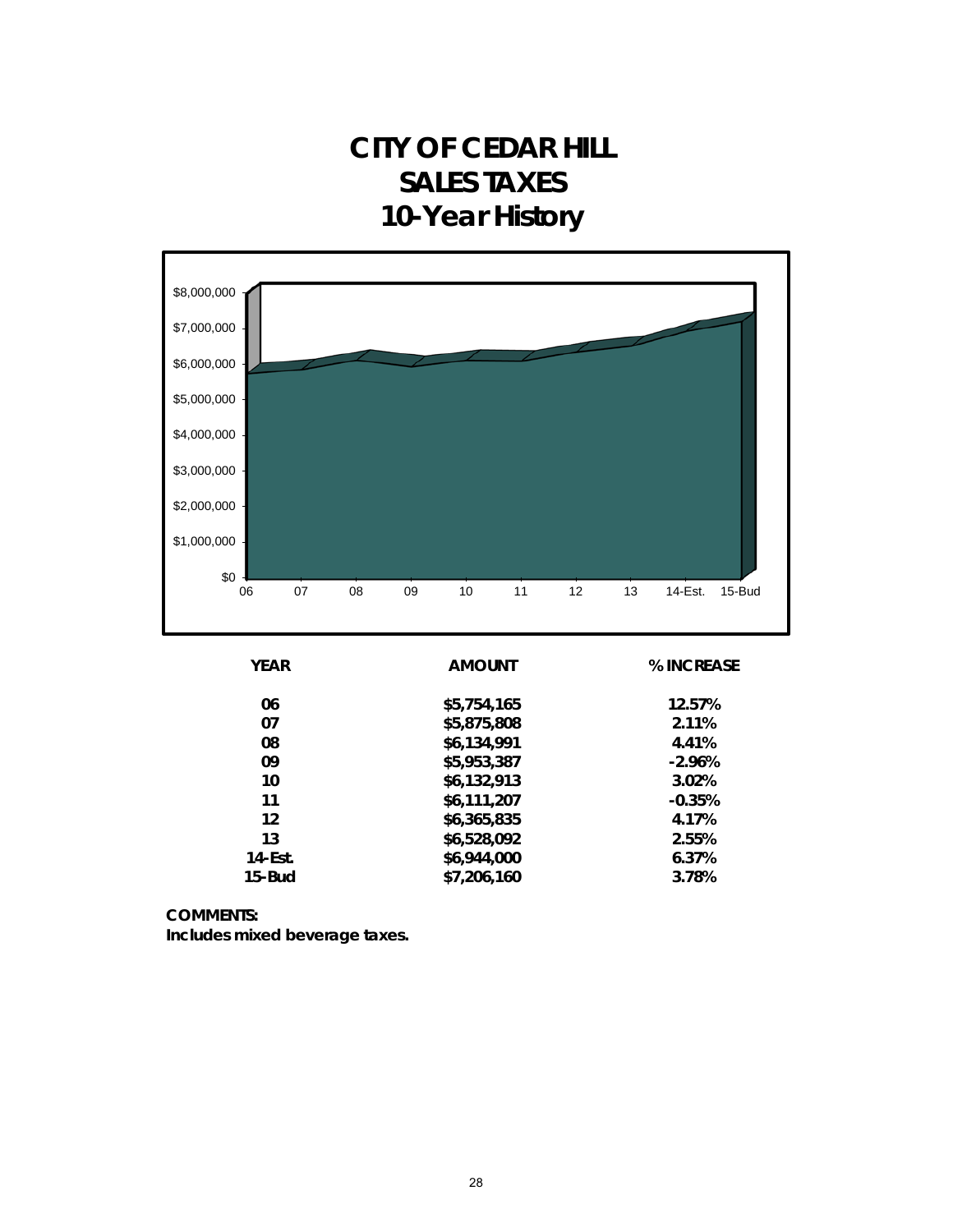**CITY OF CEDAR HILL ELECTRIC FRANCHISE TAXES 10-Year History**



| <b>YEAR</b> | <b>AMOUNT</b> | % INCREASE |
|-------------|---------------|------------|
| 06          | \$1,622,992   | 14.78%     |
| 07          | \$1,644,278   | 1.31%      |
| 08          | \$1,565,169   | $-4.81%$   |
| 09          | \$1,616,233   | 3.26%      |
| 10          | \$2,128,713   | 31.71%     |
| 11          | \$1,511,653   | $-28.99%$  |
| 12          | \$1,722,526   | 13.95%     |
| 13          | \$1,518,340   | $-11.85%$  |
| 14 - Est.   | \$1,646,500   | 8.44%      |
| $15$ -Bud   | \$1,727,000   | 4.89%      |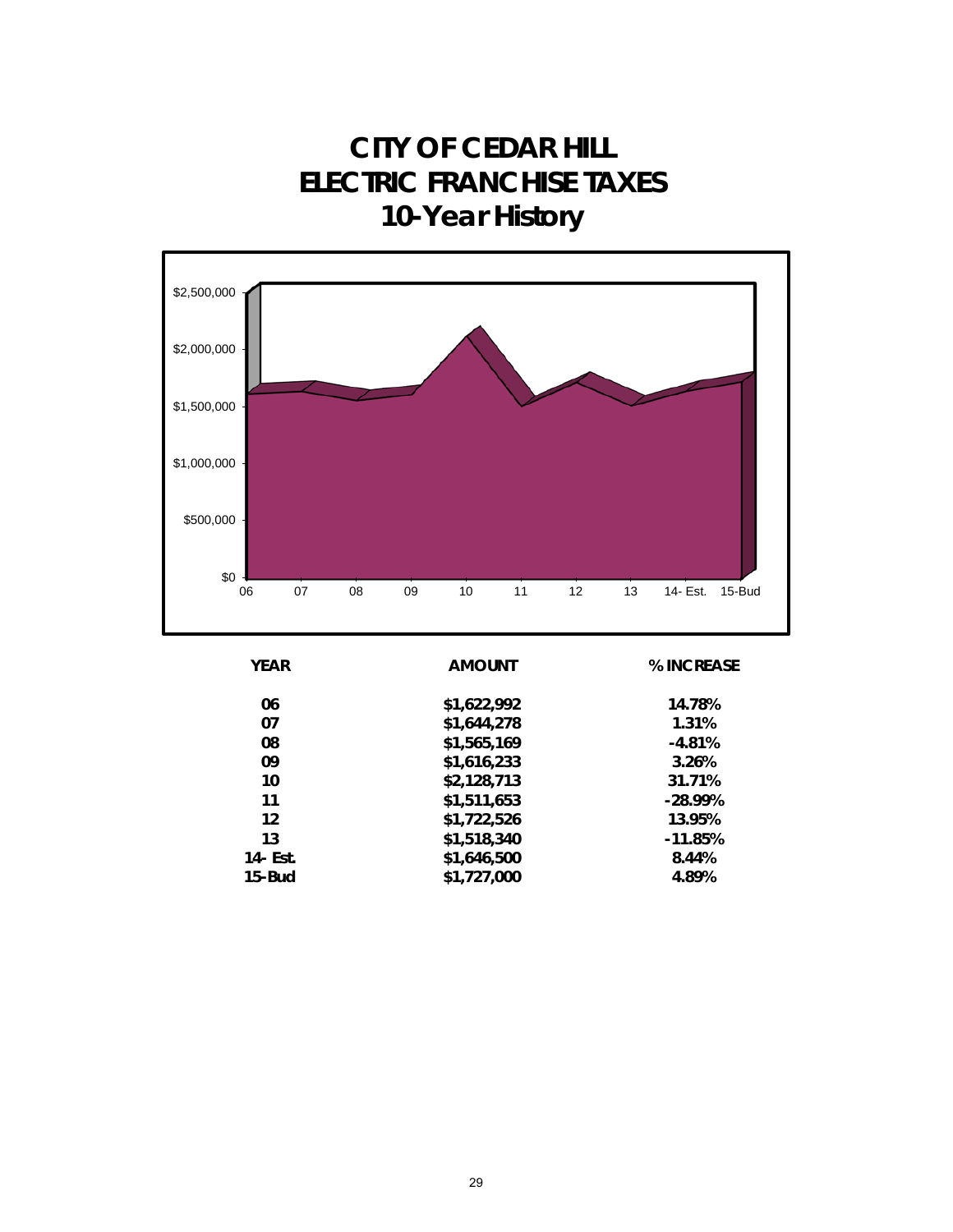### **CITY OF CEDAR HILL TELEPHONE FRANCHISE TAXES 10-Year History**



| <b>YEAR</b> | <b>AMOUNT</b> | % INCREASE |
|-------------|---------------|------------|
| 06          | \$310,407     | 6.73%      |
| 07          | \$327,708     | 5.57%      |
| 08          | \$326,501     | $-0.37%$   |
| 09          | \$303,561     | $-7.03%$   |
| 10          | \$287,114     | $-5.42%$   |
| 11          | \$261,320     | $-8.98%$   |
| 12          | \$271,374     | 3.85%      |
| 13          | \$251,869     | $-7.19%$   |
| 14-Est.     | \$235,000     | $-6.70%$   |
| $15$ -Bud   | \$241,000     | 2.55%      |
|             |               |            |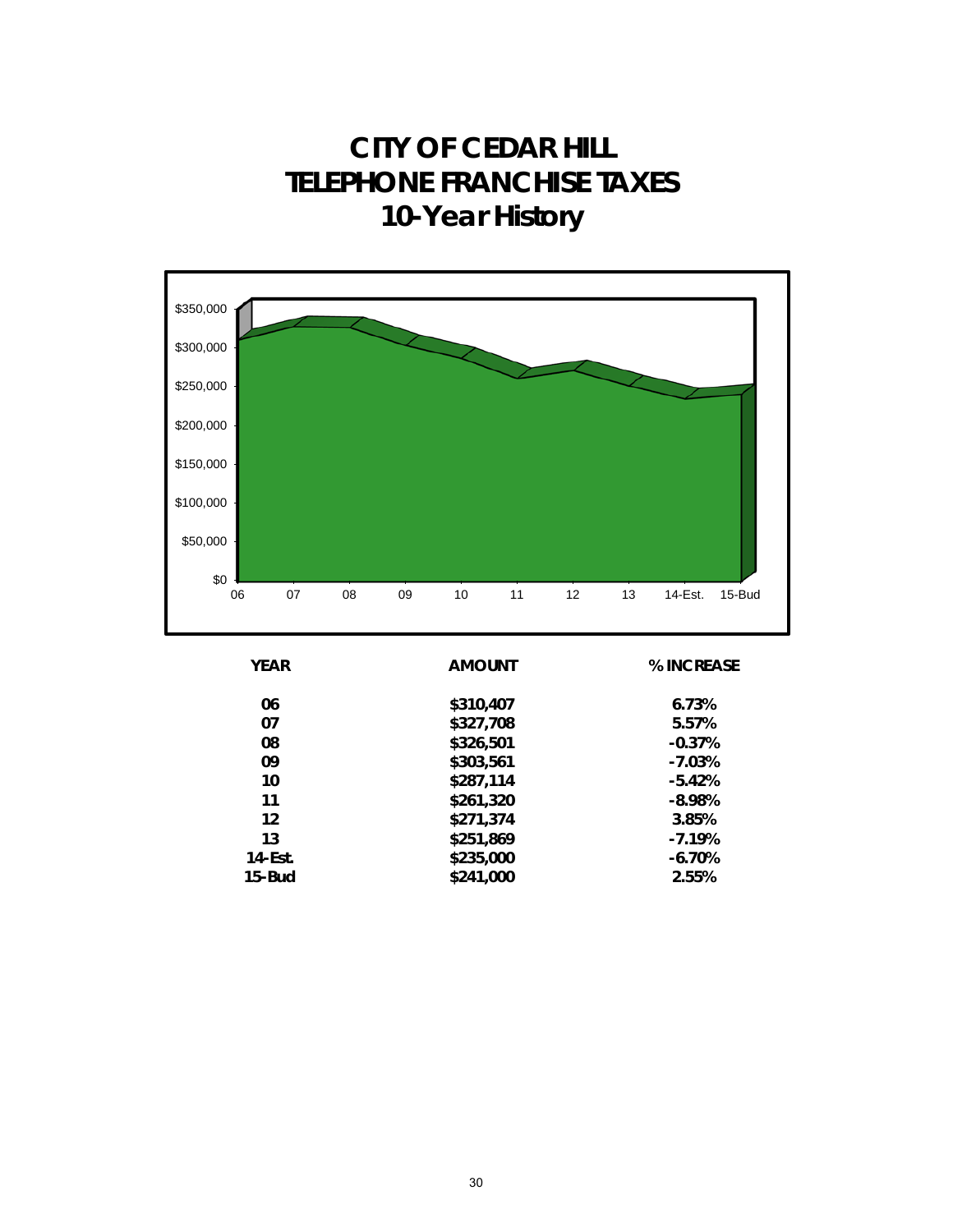### **CITY OF CEDAR HILL GAS FRANCHISE TAXES 10-Year History**



| <b>YEAR</b> | <b>AMOUNT</b> | % INCREASE |
|-------------|---------------|------------|
| 06          | \$216,098     | 21.55%     |
| 07          | \$203,998     | $-5.60%$   |
| 08          | \$228,561     | 12.04%     |
| 09          | \$261,204     | 14.28%     |
| 10          | \$254,005     | $-2.76%$   |
| 11          | \$212,085     | $-16.50%$  |
| 12          | \$184,318     | $-13.09%$  |
| 13          | \$206,542     | 12.06%     |
| $14$ -Est.  | \$259,000     | 25.40%     |
| 15-Bud      | \$275,000     | 6.18%      |
|             |               |            |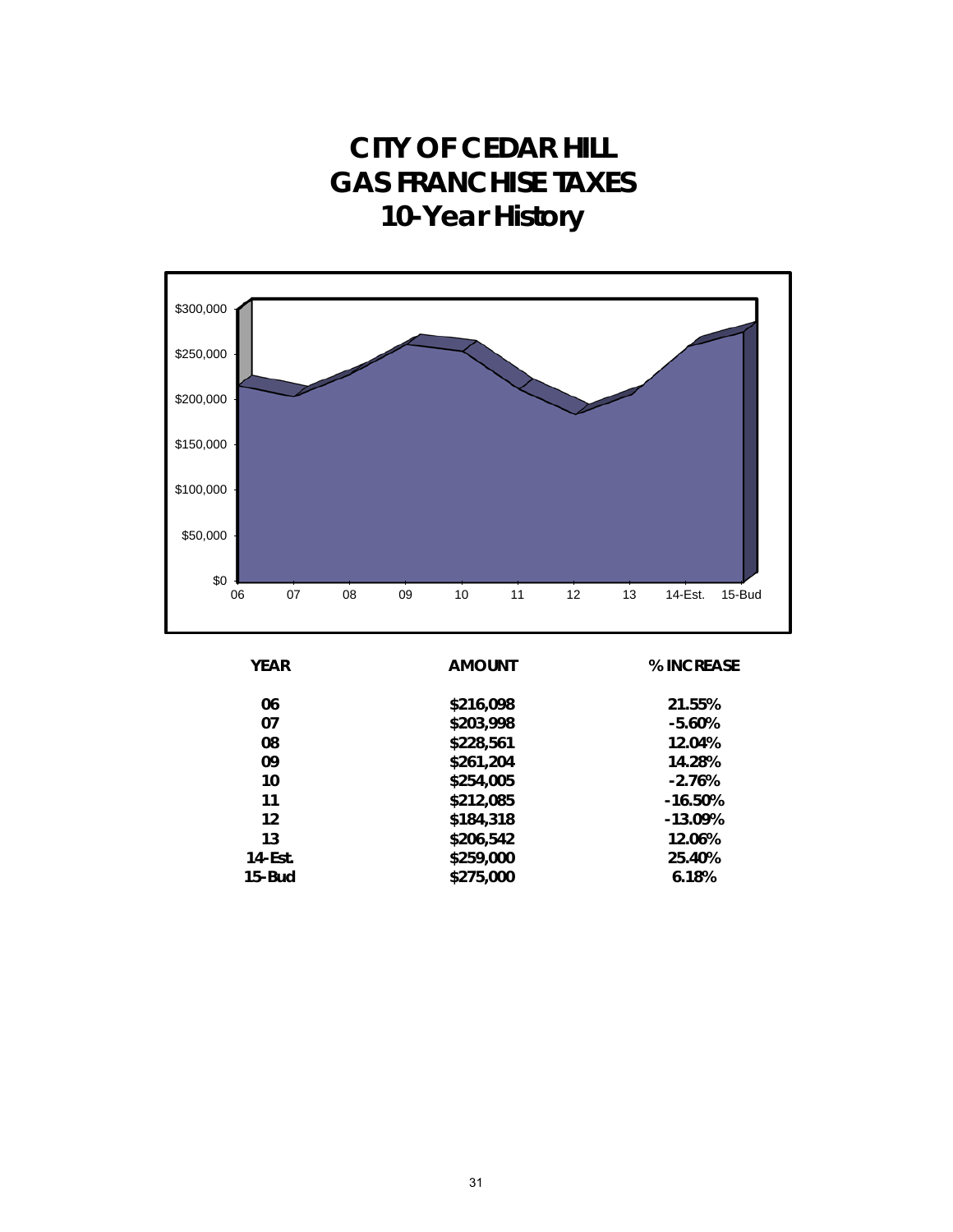### **CITY OF CEDAR HILL CABLE FRANCHISE TAXES 10-Year History**



| <b>YEAR</b> | <b>AMOUNT</b> | % INCREASE |
|-------------|---------------|------------|
| 06          | \$175,713     | 10.31%     |
| 07          | \$186,404     | 6.08%      |
| 08          | \$225,136     | 20.78%     |
| 09          | \$353,387     | 56.97%     |
| 10          | \$387,371     | 9.62%      |
| 11          | \$417,771     | 7.85%      |
| 12          | \$451,169     | 7.99%      |
| 13          | \$437,563     | $-3.02%$   |
| 14-Est.     | \$533,700     | 21.97%     |
| $15$ -Bud   | \$560,000     | 4.93%      |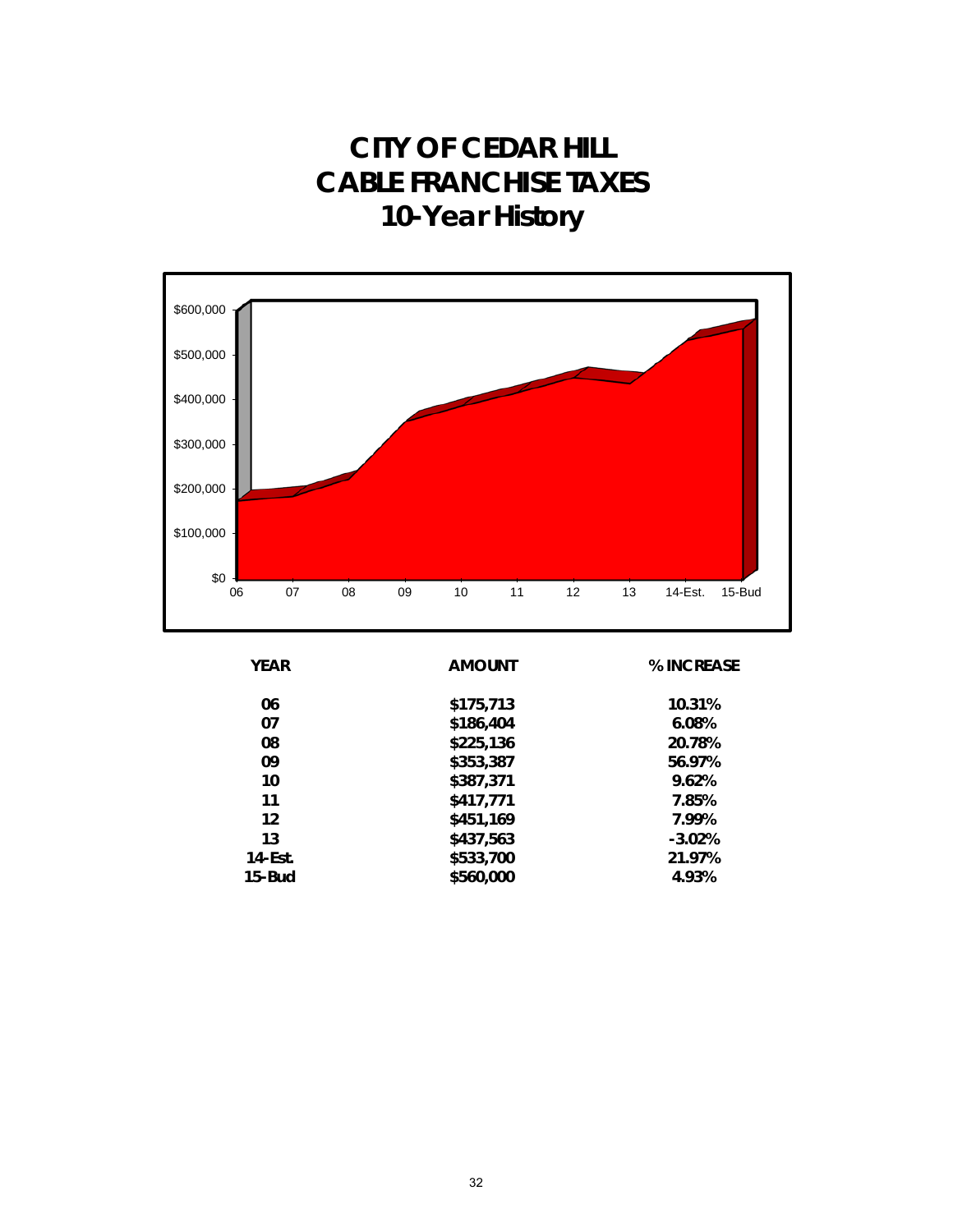**CITY OF CEDAR HILL SANITATION FRANCHISE TAXES 10-Year History**

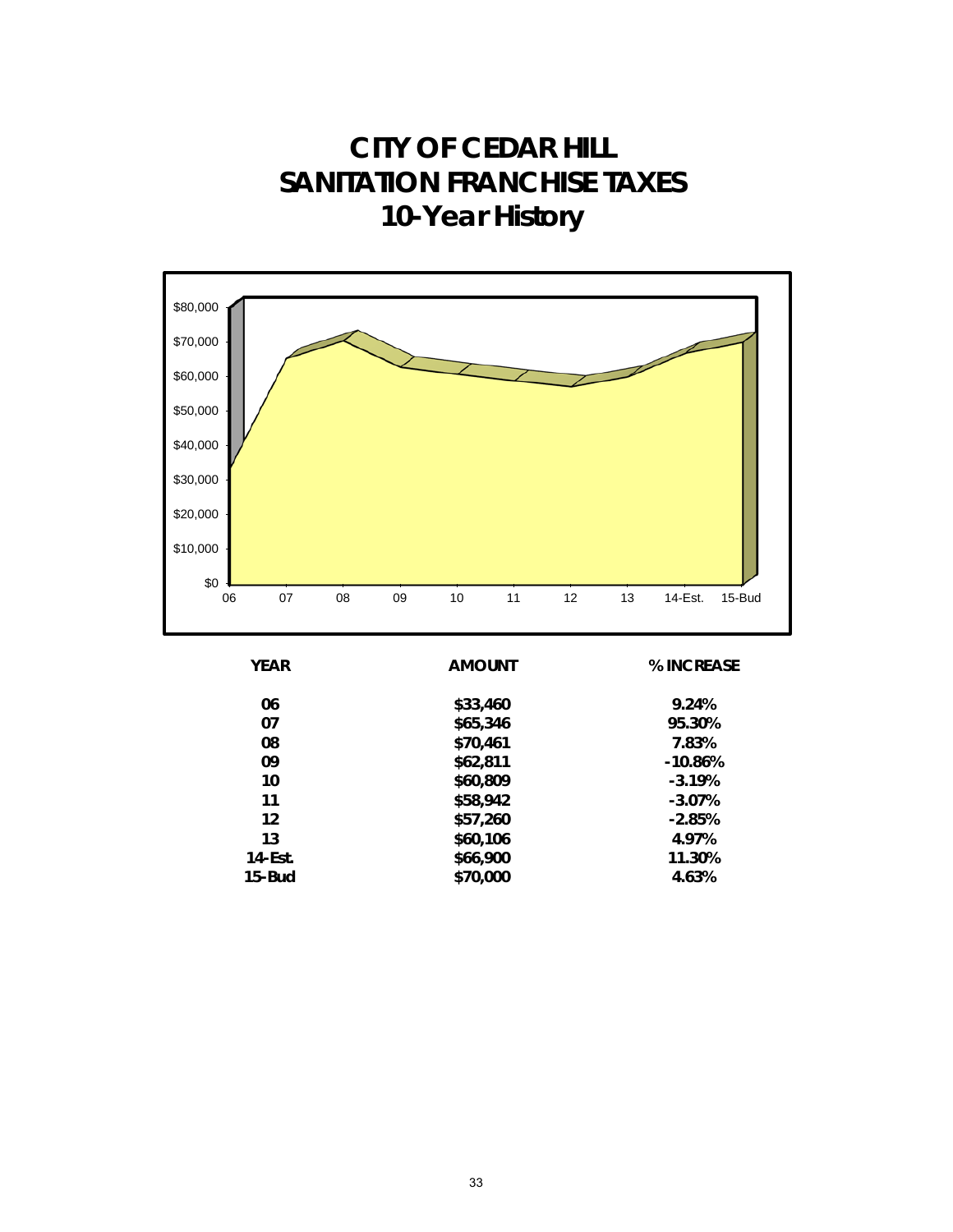#### **CITY OF CEDAR HILL WATER & WASTEWATER FRANCHISE TAXES 10-Year History**



| 06        | \$639,126 | 8.25%     |
|-----------|-----------|-----------|
| 07        | \$552,735 | $-13.52%$ |
| 08        | \$644,739 | 16.65%    |
| 09        | \$642,213 | $-0.39%$  |
| 10        | \$627,021 | $-2.37%$  |
| 11        | \$726,659 | 15.89%    |
| 12        | \$688,123 | $-5.30%$  |
| 13        | \$765,150 | 11.19%    |
| 14-Est.   | \$798,700 | 4.38%     |
| $15$ -Bud | \$806,700 | 1.00%     |
|           |           |           |

**Comments:**

**The Water & Wastewater Franchise Tax was initiated in 1991. The rate has fluctuated between 4% & 5% as determined by the City Council. The proposed rate is 4.5%.**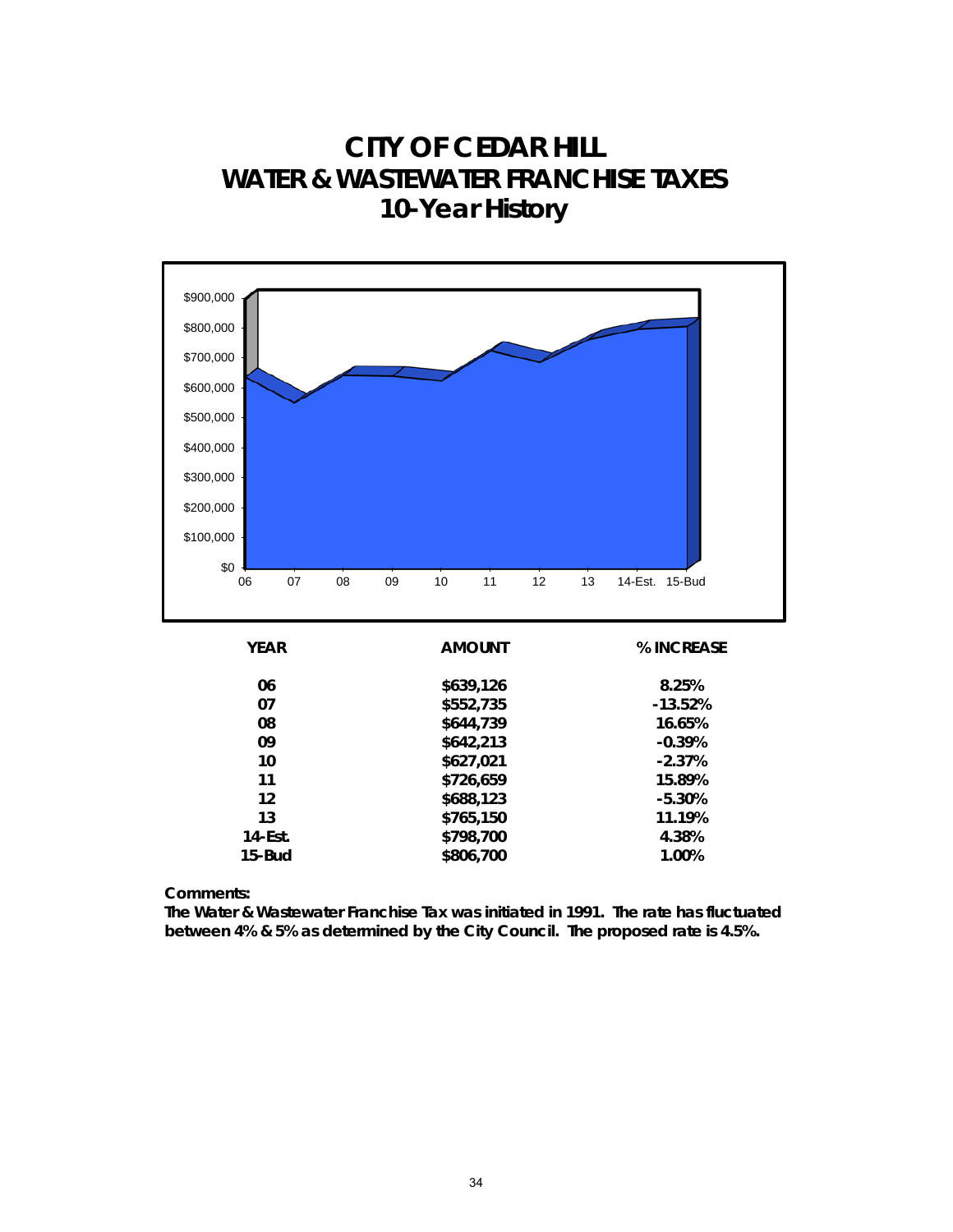**10-Year History**  $$0 \frac{1}{06}$ \$50,000 \$100,000 \$150,000 \$200,000 \$250,000 \$300,000 \$350,000 \$400,000 \$450,000 06 07 08 09 10 11 12 13 14-Est. 15-Bud

|             |               | <b>CHARGES FOR</b> | <b>CHARGES TO OTHER</b> |          |                     |            |
|-------------|---------------|--------------------|-------------------------|----------|---------------------|------------|
| <b>YEAR</b> | <b>GRANTS</b> | <b>SERVICES</b>    | <b>GOVERNMENTS</b>      | MISC.    | <b>TOTAL AMOUNT</b> | % INCREASE |
| 06          | \$2,398       | \$40,919           | \$50,585                | \$1,807  | \$95,709            | $-37.51%$  |
| 07          | \$8,442       | \$36,348           | \$39,744                | \$23,587 | \$108,121           | 12.97%     |
| 08          | \$28,072      | \$40,666           | \$92,160                | \$33,884 | \$194,782           | 80.15%     |
| 09          | \$1,575       | \$57,002           | \$253,995               | \$65,069 | \$377.641           | 93.88%     |
| 10          | \$3,488       | \$91.067           | \$227.795               | \$80.133 | \$402,483           | 6.58%      |
| 11          | \$1,733       | \$91,399           | \$242,436               | \$21,799 | \$357,367           | $-11.21%$  |
| 12          | \$1,627       | \$97,663           | \$254,426               | \$1,716  | \$355,432           | $-0.54%$   |
| 13          | \$40          | \$91,612           | \$303,276               | \$27.912 | \$422,840           | 18.97%     |
| $14$ -Est.  | \$0           | \$107.356          | \$280,520               | \$50,412 | \$438,288           | 3.65%      |
| 15-Bud      | \$0           | \$107.355          | \$280.520               | \$25,160 | \$413,035           | $-5.76%$   |

## **CITY OF CEDAR HILL TOTAL ADMINISTRATIVE SERVICES**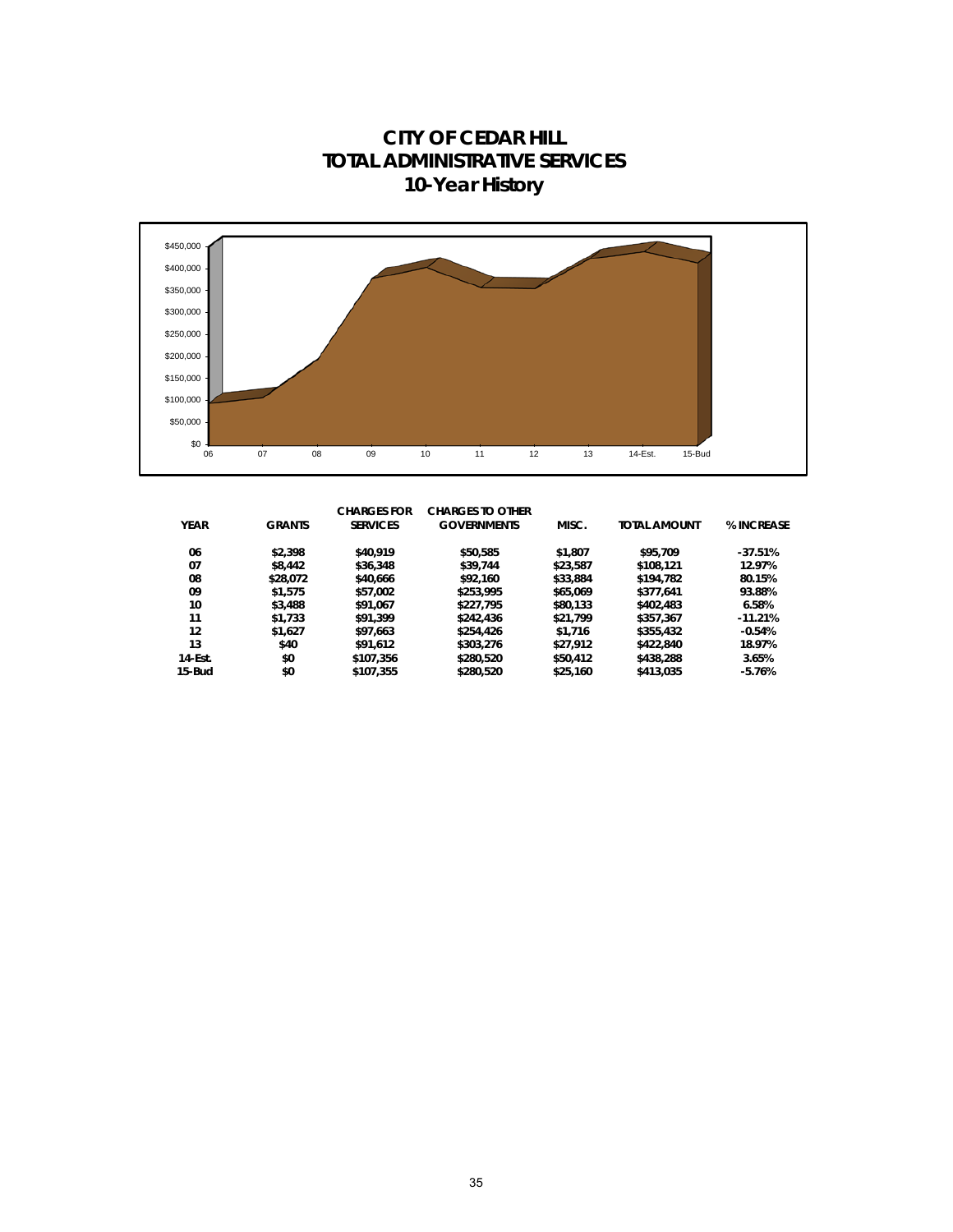



|             |                       |               |                    | <b>CHARGES TO</b>  |                    |          |              |            |
|-------------|-----------------------|---------------|--------------------|--------------------|--------------------|----------|--------------|------------|
|             | <b>LICENSES &amp;</b> |               | <b>CHARGES FOR</b> | <b>OTHER</b>       | <b>FINES &amp;</b> |          |              |            |
| <b>YEAR</b> | <b>PERMITS</b>        | <b>GRANTS</b> | <b>SERVICE</b>     | <b>GOVERNMENTS</b> | <b>FORFEITS</b>    | MISC.    | <b>TOTAL</b> | % INCREASE |
| 06          | \$82.585              | \$244.563     | \$924.370          | \$306.662          | \$761.049          | \$27.592 | \$2,346.821  | 19.89%     |
| 07          | \$179.050             | \$419,670     | \$997.561          | \$308.727          | \$886.256          | \$38,385 | \$2.829.649  | 20.57%     |
| 08          | \$193.890             | \$297.867     | \$1,241,385        | \$291.407          | \$813.892          | \$35.049 | \$2.873.490  | 1.55%      |
| 09          | \$212.879             | \$508.128     | \$1,385,741        | \$794.737          | \$762.592          | \$74.207 | \$3.738.284  | 30.10%     |
| 10          | \$214.291             | \$763.799     | \$1,467,092        | \$598.896          | \$788.921          | \$26.689 | \$3.859.688  | 3.25%      |
| 11          | \$220.150             | \$518.467     | \$1,385,594        | \$604.059          | \$973.858          | \$17,335 | \$3.719.463  | $-3.63%$   |
| 12          | \$219.654             | \$259.713     | \$1,427,357        | \$645,496          | \$805,418          | \$31.991 | \$3.389.629  | $-8.87%$   |
| 13          | \$242.517             | \$268.584     | \$1,512,307        | \$692.966          | \$870.014          | \$58.093 | \$3,644,481  | 7.52%      |
| 14-Est.     | \$215,000             | \$218.396     | \$1,577,290        | \$766.695          | \$826,500          | \$28,040 | \$3,631,921  | $-0.34%$   |
| 15-Bud      | \$215,540             | \$215,500     | \$1,579,385        | \$766.695          | \$843.030          | \$28,000 | \$3,648.150  | 0.45%      |
|             |                       |               |                    |                    |                    |          |              |            |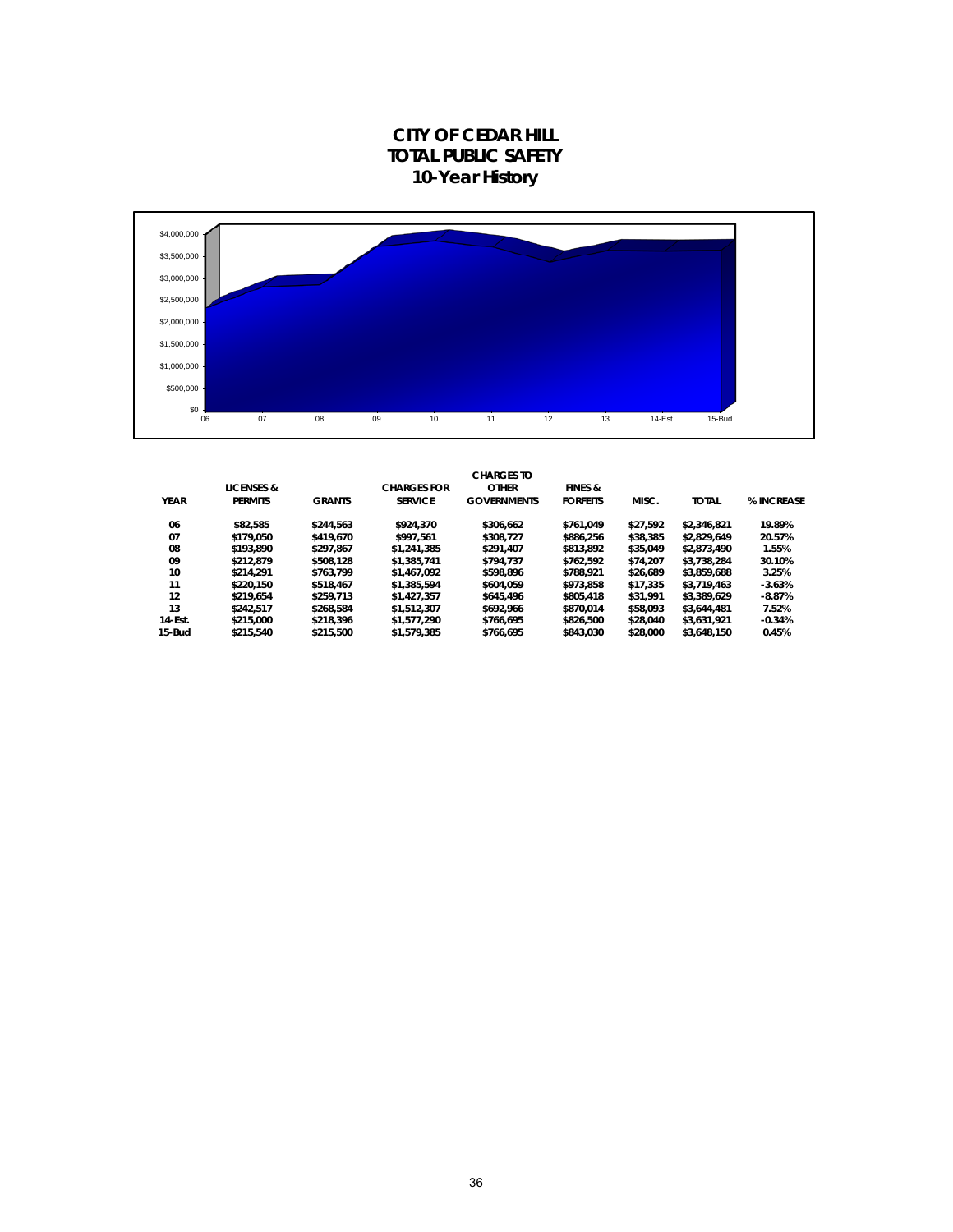**10-Year History**  $$^{0}$   $\frac{1}{06}$ \$100,000 \$200,000 \$300,000 \$400,000 \$500,000 \$600,000 \$700,000 \$800,000 06 07 08 09 10 11 12 13 14-Est. 15-Bud

| <b>YEAR</b> | Grants   | <b>LICENSES &amp;</b><br><b>PERMITS</b> | <b>CHARGES FOR</b><br><b>SERVICE</b> | <b>FINES &amp;</b><br><b>FORFEITS</b> | MISC.     | <b>TOTAL</b> | % INCREASE |
|-------------|----------|-----------------------------------------|--------------------------------------|---------------------------------------|-----------|--------------|------------|
| 06          | \$11,590 | \$504,482                               | \$145,683                            | \$21.817                              | \$37,322  | \$720.894    | 16.74%     |
| 07          | \$2.787  | \$406,110                               | \$156,316                            | \$23,958                              | \$46,661  | \$635,832    | $-11.80%$  |
| 08          | \$11,387 | \$385,470                               | \$144,196                            | \$24,987                              | \$131,785 | \$697.825    | 9.75%      |
| 09          | \$9,908  | \$216,921                               | \$137.146                            | \$24,882                              | \$195,019 | \$583,876    | $-16.33%$  |
| 10          | \$20.651 | \$384,962                               | \$145,633                            | \$17,971                              | \$186,723 | \$755,940    | 29.47%     |
| 11          | \$16,778 | \$300,352                               | \$138,510                            | \$18,543                              | \$195,808 | \$669,991    | $-11.37%$  |
| 12          | \$3,459  | \$306,746                               | \$120,700                            | \$16,053                              | \$25,696  | \$472.654    | $-29.45%$  |
| 13          | \$3,036  | \$530.357                               | \$125,120                            | \$15,843                              | \$96.624  | \$770,980    | 63.12%     |
| 14-Est.     | \$0      | \$483,400                               | \$130,200                            | \$16,000                              | \$35,600  | \$665,200    | $-13.72%$  |
| 15-Bud      | \$0      | \$484,610                               | \$185,400                            | \$16,000                              | \$23,600  | \$709,610    | 6.68%      |

# **CITY OF CEDAR HILL TOTAL COMMUNITY DEVELOPMENT**